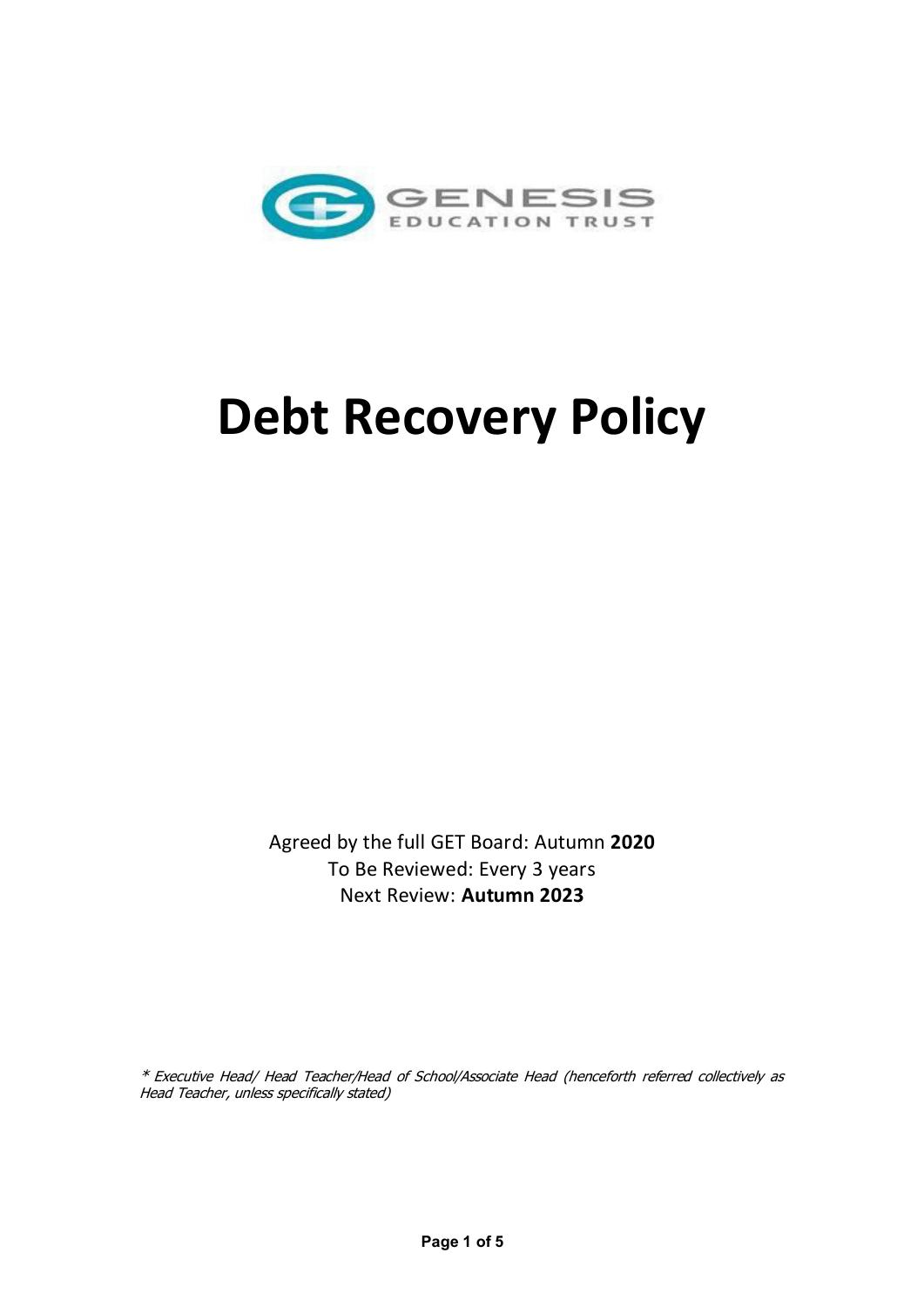# **Debt Recovery Policy**

# **1. General requirements**

The Schools' will take all reasonable measures to vigorously collect debts as part of its management of public funds. A debt will be written off only after all reasonable measures (commensurate with the size and nature of the debt) have been taken to recover it.

The Trust's debt recovery policy will observe the relevant financial regulations and guidance set out in the Trust's Financial Handbook In particular:

The written agreement of the Chief Executive Officer will be obtained before a debt exceeding £1,000 is written off. (If any debtor has a number of debts which together exceed the write-off limit then these will be treated as a total amount).

Debts greater than £10,000 can only be written off by the Board.

• a formal record of any debts written off will be maintained and this will be retained for 7 years (the form of this record is specified below).

In general payment for all goods and services supplied by the Trust should be collected in advance or at least within 30 days upon receipt of an invoice.

# **2. Acceptable 'credit period'**

The Board determines that the length of time they deem to be acceptable 'credit settlement period' is 30 days from the date of the invoice before the debt recovery procedures are applied.

# **3. Reporting of outstanding debt levels**

The Chief Operations Officer will ensure that the level of outstanding debt is regularly monitored.

Suitable records will be maintained to detail individual debts and the total value of debt to the Trust in order that it can be determined at any time and reported to the Finance Committee*.* 

The *Finance Committee* will review the level of outstanding debts annually to determine whether this level is acceptable and whether action to recover debts is effective.

(*Monitoring of outstanding debts may be differentiated by type, e.g. if Schools' meal debts prove more of a problem than those for lettings of*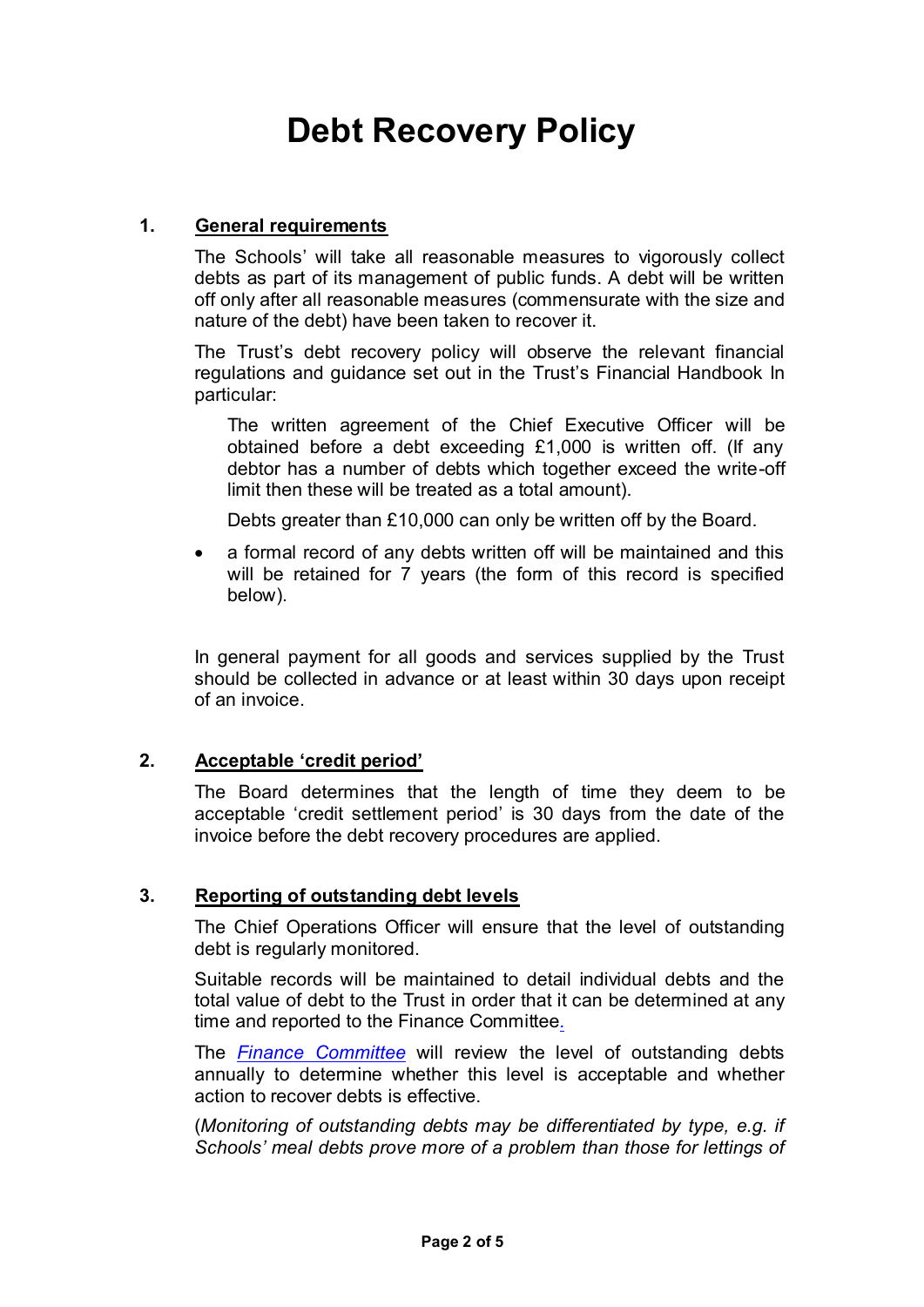*premises then the frequency and degree of monitoring should reflect this*).

# **4. Debt Recovery Procedures**

- 4.1 Where payment from the parent/guardian has not been received in advance, or within the 30 days the following process should be applied.
	- (a) An initial oral reminder may be informal and can be made either in person (when a parent/guardian comes to collect/drop off the child), or by telephone.
	- (b) a reminder letter, within 7 days of the initial oral reminder, sent to parent with options for contacting the Schools' if they are in financial difficulty, would like a longer amount of time to pay the debt and offering any other help/advice in the strictest of confidence
	- $(c)$  a  $2<sup>nd</sup>$  reminder letter asking for payment within 14 days reiterating the above
	- (d) a  $3<sup>rd</sup>$  letter offering the above once (within 7 days) more but if they do not get in touch the debt recovery procedure will mean that the Schools' will have to put a claim to the County Court for full recovery of the debt to the Schools'

# **5. Written Reminders**

# **5.1 Details of all reminders, will be maintained in Schools'. Where a letter is issued, a copy must be retained on file and all letters should be clearly dated.**

Should a debt need to be taken beyond three reminder letters, formal written evidence may have to be produced.

It is therefore important that at least one, but preferably two, written reminders are sent.

#### **5.2** *Initial 'overdue payment' reminder*

An initial reminder may be informal and can be made either in person (when a parent/guardian comes to collect/drop off the child), or by telephone.

In general, the *Finance Assistant/Office Manager* will notify the parent/guardian.

The date of the initial reminder should be recorded.

#### **5.3** *First 'overdue payment' reminder letter*

A formal reminder letter should be issued 2 weeks after the informal *reminder.*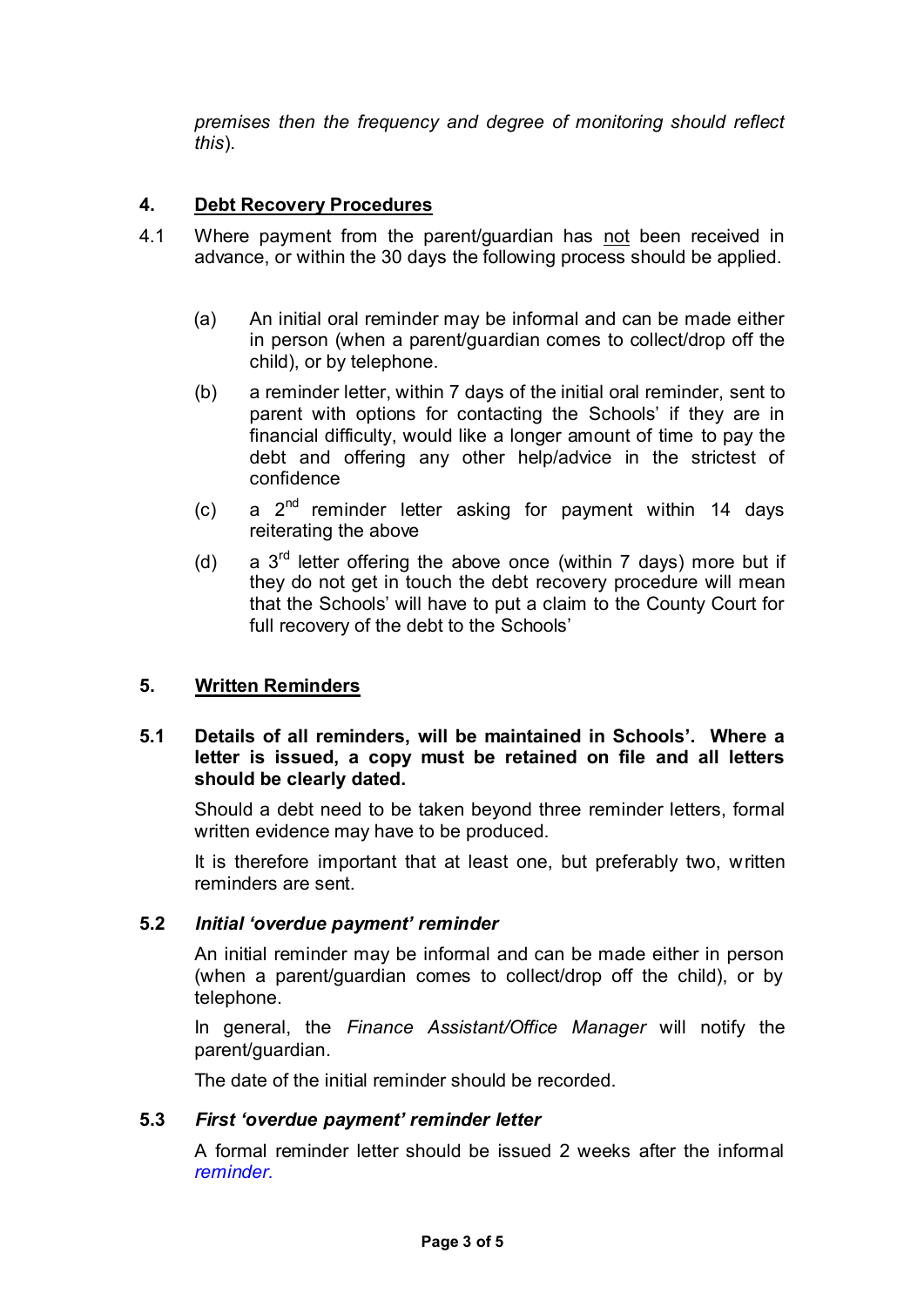*If action is to proceed further, it is necessary to prove that all reasonable attempts have been made to recover the debt, and that these attempts have been made in a timely manner, i.e. at the time that the debt first became overdue*.

#### **5.4** *Second 'overdue payment' reminder letter*

A second reminder letter will be issued 2 weeks after the First Reminder Letter.

# **6. Failure to respond to reminders / settle a debt**

At the discretion of the *Governing Body / Finance Committee / Headteacher* the debtor may be advised that they will be required to pay in advance for all future supplies or the supply will no longer be available to them.

This decision and its basis will be recorded and reported to the *Governing Body / Finance Committee / Board of Directors*

# **7. Negotiation of repayment terms**

Debtors are expected to settle the amount owed by a single payment as soon as possible after receiving the first 'overdue payment' reminder.

#### **However, if people are unable to pay;**

The Trust may reduce or cancel a debt in certain circumstances. A sensitive approach to debt recovery will be carried out, taking the following factors into account.

- Hardship where paying the debt would cause financial hardship.
- Ill health where our recovery action might cause further ill health.
- Time where the debt is so large compared to the person's income that it would take an unreasonable length of time to pay it all off.
- Cost where the value of the debt is less than the cost of recovering it.
- Multiple debt where someone owes more than one debt to the Schools'. In this situation an attempt to agree one repayment plan to include all debts will be established.

Please note that there is a debt management service provided within the Parish of Walthamstow called the CAP Centre (Christians Against Poverty). If parents/carers are experiencing financial troubles, then CAP is a fantastic organisation and a great place to start.